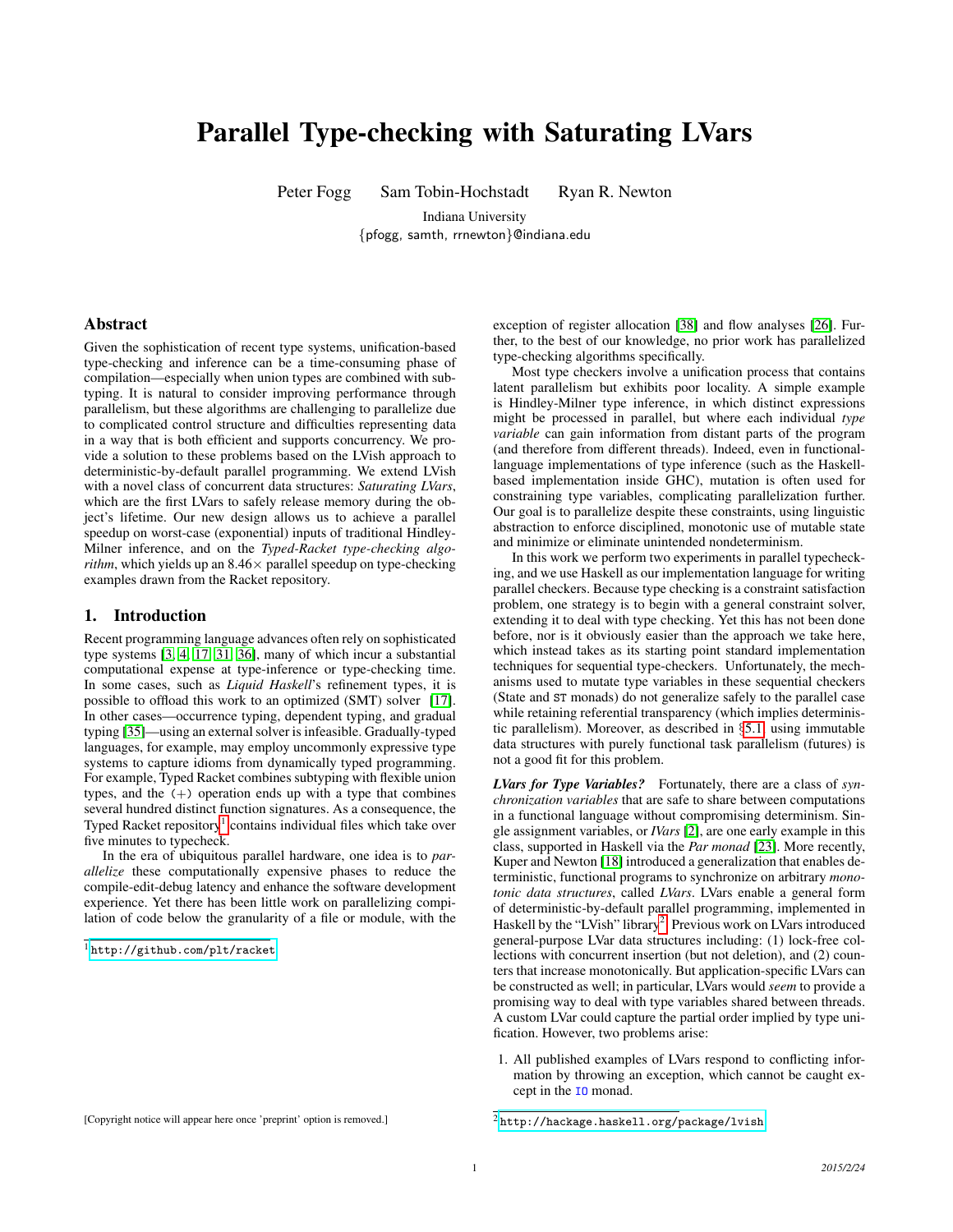2. While LVars are a good fit for *And-parallelism*—where threads join information concurrently—they do not help with the *Orparallelism* found in some type systems, where speculative, alternative additions of information must be considered.

*Contributions* In this paper, we solve these two problems and demonstrate the first wall-clock parallel speedup on type inference. Specifically:

- We introduce Saturating LVars (§[4\)](#page-3-0), adding the capability for both trapped-failure and memory reclamation—addressing a major limitation of previous LVar designs. We use Saturating LVars in the process of speeding up an implementation of Hindley-Milner type inference on some inputs.
- We develop a modular formulation of Or-parallel constraint systems, parameterized by an algebra for manipulating streams of partial solutions. We provide an efficient implementation of this algebra using *generators*. We explain this system in the simplified context of satisfiability problems ( §[5\)](#page-4-0).
- We then scale this architecture to the type system of a full blown language (Typed Racket, §[6\)](#page-6-0) with a modestly widespread user base, achieving both speedups due to deforestation and parallel speedups.

# 2. LVars & LVish: Background

LVars generalize the earlier IVar model by allowing multiple writes. Where IVars simply signal an error upon writing to an already-full location, LVars allow the states to be *joined* in a monotonically increasing fashion according to a partial order on the possible states of the data structure. The state space (hereafter *lattice*) contains two distinguished elements ⊥ and ⊤—representing uninitialized and error respectively—along with a partial ordering  $\sqsubseteq$ . One way to increase the state of an LVar is through a put operation that takes the *least upper bound* of its current state and the argument to the put.

LVars also allow a restricted form of read via the get operation. Generalizing the blocking reads of IVars, this operation will block until the LVar's state has reached one of a designated subset of the lattice's elements, known as the *threshold set*. This set is, semantically, an implicit argument to get; it allows us only to observe that the LVar is *above* some element of the threshold set, rather than its precise state. The threshold set Q is required to be *incompatible*, that  $\forall a, b \in Q$ ,  $a \sqcup b = \top$ .

As a simple example, consider the lattice of natural numbers ordered by the relation  $\leq$ . In the following program, two threads race to write to an LVar lv:

```
do lv ← newMaxIntLVar
  fork (put lv 1); put lv 2
```
*commute*.

Regardless of the order in which the threads write to  $\ell v$ , the join operation ensures that the final state of  $lv$  is "2"—the lub of both writes. As a result, we can freely share LVars between threads, safe in the knowledge that we will deterministically receive a result (or an error, in the case of the  $\top$  state), because put operations always

In addition to thresholded get operations, changes to an LVar can be observed through *handlers* (callbacks). When we attach a handler to an LVar, it is called upon each change, and receives the new state (or, in some cases the delta itself). For the maxIntLVar shown above, we can attach a handler that is called each time the maximum is increased. With a container LVar on the other hand such as a Set—the handler would be called on every element added to the Set, e.g.:

addHandler setLV  $(\lambda x \rightarrow ...)$ 

One interesting aspect of handlers is that addHandler must *commute with puts*. That is, upon adding the handler it fires for all past and future elements of the set above. Later in this paper we will see how the concept of handlers interacts with our proposed extension, saturating LVars.

Finally, LVars also offer the option of reading their full contents *exactly*, after they have been *frozen*. The freeze operation disallows further modifications, raising an exception if this occurs. For full determinism, freezing may only occur after a global barrier to avoid races between put and freeze.

*LVars, in practice* In the implementation of the LVish library, parallel computations are exposed through a Par monad. These computations have type Par e s a, where: a is the return value of the monadic Par computation; the s parameter keeps LVars from being shared between different parallel regions (like the ST monad); and the e type parameter documents the *effect signature* of the computation. For example, a function over Ints that executes in the LVish monad and also may put to an LVar, has this type:

foo :: (HasPut e)  $\Rightarrow$  Int  $\rightarrow$  Par e s Int

The Par monad is further equipped with various functions to launch parallel computations and extract their result:

| runPar          | :: Det $e \Rightarrow (\forall s. \text{ Par } e s a) \rightarrow a$ |  |                                                      |  |  |  |
|-----------------|----------------------------------------------------------------------|--|------------------------------------------------------|--|--|--|
| runParNonDet :: |                                                                      |  | $(\forall s. Par \in s a) \rightarrow \mathbf{I0} a$ |  |  |  |

These ensure that only deterministic (Det) combinations of effects are used from inside purely functional code, whereas nondeterministic combinations require IO. Both of these runPar variants are used to return *pure* Haskell results of type a. If one wishes to *return* LVars, they use runParThenFreeze, which uses the implicit barrier at the end of a runPar parallel region to guarantee a race-free freeze of the result:

runParThenFreeze :: (Det e, DeepFrz a)  $\Rightarrow$  Par e NonFrzn a  $\rightarrow$  FrzType a

Freezing has no runtime cost. Rather, FrzType is a type-level function (type family) that "casts" the monotonic/mutable version of the LVar to a pure/immutable sister type. FrzType is associated with the DeepFrz class and implemented by each LVar in the library. (NonFrzn is a safety detail—placed in the s parameter to prevent mutating LVars that were frozen in other runPar sessions.)

*A note on notation* Effect signatures are important to the LVish library; some effects are only *conditionally* deterministic; for instance, canceling read-only futures is fine, but canceling a call to foo above would introduce an observable data-race. Yet effect signatures are not central to the way we use LVars in this paper, so we will abbreviate Par e s Int as Par Int, and mention effect constraints in the prose only where they are relevant.

# 3. *And-Parallelism*: Hindley-Milner Typing

We now have what we need to parallelize a type checking algorithm. We begin with what is perhaps the most well-known unification-based type inference algorithm: the Hindley-Milner system [\[8\]](#page-10-5).

*Sequential Hindley-Milner* The Hindley-Milner algorithm operates by walking over an expression, generating constraints over type variables. These constraints are unified together to produce a final typing judgement for the term. An implementation that uses only immutable data would keep a store mapping type variables to types: Map Var Type. Recursive calls in the unifier produce partial maps that are *joined* together. This process is widely regarded as inefficient, and in practice even type checkers written in Haskell use a *mutable* representation of type variables. In this case, an explicit type variable store is unnecessary and monomorphic types can be defined as: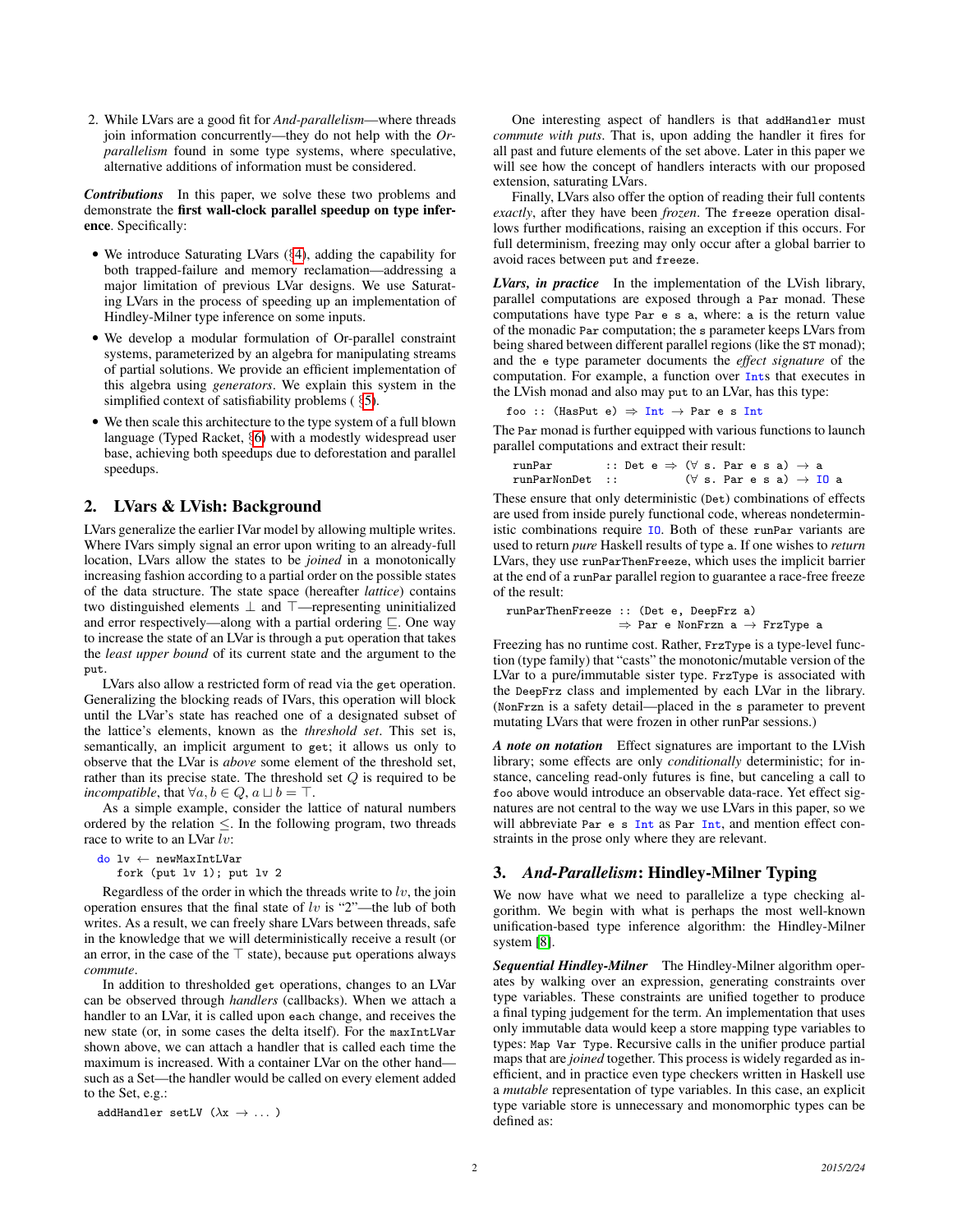

<span id="page-2-0"></span>Figure 1. The partial order for the store containing all type variables used in a type-inference execution. The two highlighted nodes are *incompatible*—their lub is  $\top$ .

```
data Mono s = TVar Name (STRef s (Maybe (Mono s)))
            | TInt
            | TFun (Mono s) (Mono s)
```
Here the type variable is represented directly by its pointer to the mutable location. The STRef [\[21\]](#page-10-6) allows a type variable to be imperatively updated in the unify function, as shown below.

```
unify :: Mono s \rightarrow Mono s \rightarrow ST s ()
unify t1 t2 = docase (t1, t2) of
    (TVar v ref, t) \rightarrow do
      when (not (occurs v t)) (writeSTRef ref (Just t))
    (t, TVar v ref) \rightarrow do
      when (not (occurs v t)) (writeSTRef ref (Just t))
    (TFun t1 t2, TFun t1' t2') \rightarrow do unify t1 t1'
                                            unify t2 t2'
    (TInt, TInt) \rightarrow return ()
    \Box \rightarrow error "can't unify"
```
The infer function simply walks over the expression, unifying type variables as they are found. For brevity, only the application case is shown.

```
infer :: Env s \rightarrow Term \rightarrow ST s (Mono s)
infer env expr = case expr of
   . . .
   App e1 e2 \rightarrow do
     fnT ← infer env e1
    arg \leftarrow infer env e2res \leftarrow freshTVar ()
     unify fnT (TFun arg res)
     return res
```
Alas, in exchange for increased performance in the single threaded case, it would appear that STRefs have destroyed our opportunity for deterministic parallelism in this implementation!

*Exploiting parallelism* Fortunately, we can parallelize the algorithm by switching from STRefs to LVars, and can even asynchronously share type constraints *between threads*. The collection of type-variable constraints accumulated during type-checking forms a partial order under unification (Figure [1\)](#page-2-0). We can model this state either with a single Map LVar or with an LVar per type variable (TyVar)—we use the latter approach here.

A TyVar is an application-specific LVar that is either empty (unconstrained) or filled with a type, and when additional types, containing type variables, are joined into the TyVar via put, unification is invoked recursively as a callback. With TyVars, the previous definition of Mono changes to include:

data Mono  $s = TVar$  (TyVar  $s$ ) | ...



<span id="page-2-1"></span>Figure 2. Hindley-Milner type inference on a generated term with roughly a million nodes. The sequential (STRef) version is compared against the LVish version. Note that even on one core, the LVish version is still *concurrent*, sharing constraint information between concurrent computations via LVars. Experiments were performed on a desktop-class Intel Xeon i5-3470, with GHC 7.8.3 and  $+RTS$  -qa.

Because TyVars are simply a mutable pointer to a piece of immutable data, the TyVar abstract datatype is easy to implement in contrast with container LVars that require complicated lock-free algorithms.

Much of the type-checking code is fundamentally unchanged, beyond replacing writeSTRef with the analogous operation on TyVars and switching type signatures for their Par version. After that refactoring, we can inject parallelism in the application case of the infer, to then infer the types of both subexpressions in parallel:

```
\text{infer} :: \text{Env} \rightarrow \text{Term} \rightarrow \text{Par} Mono
infer env expr = case expr of
  App e1 e2 \rightarrow do
      (fnT, arg) \leftarrow par2 (infer env e1) (infer env e2)res \leftarrow freshTVar
     unify fnT (TFun arg res)
     return res
```
Here the par2 combinator simply executes two actions, returning two values (a fork/join construct). We can also unify function types in parallel, which is a fork with no join:

unify :: Mono  $\rightarrow$  Mono  $\rightarrow$  Par () unify (TFun t1 t2) (TFun t1' t2') = do fork (unify t1 t1') unify t2 t2'

Note that unification called for (monotonic) side effects only. This approach yields a speedup when used to implement a micro-ML calculus and run on a synthetic benchmark (see Figure [2\)](#page-2-1). (For type-checking benchmarks drawn from actual code, see §[6.](#page-6-0)) In this case, the benchmark is a large program with 1000 copies of a known-exponential nested-let expression. This is only a small proof of concept—for real, large programs with Hindley Milner inference, the challenge will be finding problems that take long enough in practice (relative to the amount of memory they read) that they are worth parallelizing. Nevertheless, with algorithms such as Hindley-Milner—which perform well in the average case but have dismal worst-case performance—we believe it is worth researching parallelism as an "insurance policy" to ameliorate these worst case outcomes.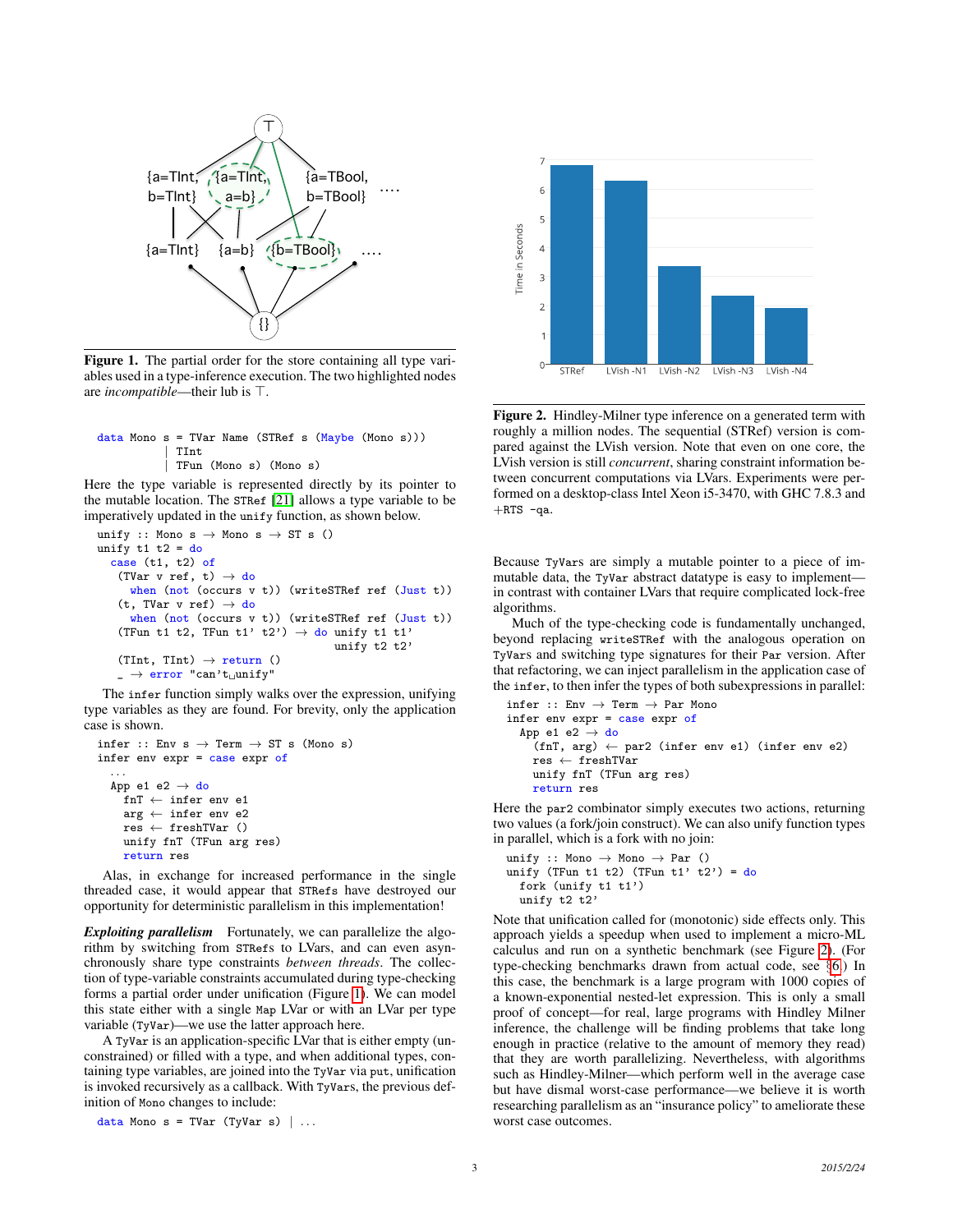

<span id="page-3-1"></span>Figure 3. Any valid LVar lattices is turned into a Saturating LVar by adding an extra, penultimate state.

# <span id="page-3-0"></span>4. Saturating LVars: Trapped Failure

There is one problem with the formulation of Hindley-Milner type inference in the previous section—what if two types do *not* unify? If type-checking fails we would like to simply return False or Nothing. But with implementation in the previous section this failure instead appears as incompatible puts, e.g. putting TInt and TBool to an LVar. Further, in LVar-based programs, adding contradictory information to an LVar always triggers the  $\top$  state, which in previous implementations of LVish meant throwing a Haskell exception.

What is wrong with throwing an exception? Answering this requires a bit of background. Haskell enables purely functional but *partial* programming, and Haskell's exception semantics [\[24\]](#page-11-6) requires that exceptions be handled only in the IO monad to retain referential transparency. In this case, it is important that we keep the type checking phase *out of* the IO monad. Because we aim for a deterministic type checker, we should either use only determinismsafe features (not  $I_0$ ) or reduce the amount of "trusted code" that uses unsafe features that may introduce nondeterminism—most especially avoiding Haskell's infamous "unsafePerformIO".

In fact, there are significant benefits to strictly deterministic compilers, generally. The Nix package manager and NixOS operating system [\[9\]](#page-10-7) have demonstrated the benefits that accrue from compilation being a mathematical function from bits to bits. Writing a compiler and type-checker in Haskell with no IO (outside of reading and writing files) is one way to achieve this goal.

*Keeping failures in Par* In order to avoid the exception handling problem, we must capture and respond to type checking failures *within* the Par monad. That is, when type variables gain conflicting information, we want to simply return a value indicating no valid substitution exists.

To enable trapped failures, we introduce *Saturating LVars*, defined as an LVar whose lattice structure includes an additional state Sat. Following the semantics for LVars in POPL'14 [\[20\]](#page-10-8), such an LVar is given by a five-tuple  $(D, \subseteq, \perp, \top, Sat)$ , extended to include the designated saturation state as well as the usual set of states (D), partial order, and designated bottom and top states. It should further hold that:

$$
\bot, \top, Sat \in D, \bot \neq \top, Sat \neq \top
$$

$$
\forall d \in D, \ (\bot \sqsubseteq d \sqsubseteq \top) \ \land \ (d \sqsubseteq Sat \lor d = \top)
$$

An example lattice extended with the Sat state is pictured in Figure [3.](#page-3-1) While this convention is simple, its ramifications are not:

- 1. The only usable (incompatible) threshold set for performing blocking read or adding a handler<sup>[3](#page-3-2)</sup> is  $\{Sat\}$ .
- 2. A saturating LVar's state moves monotonically up the lattice, but it does *not* monotonically gain information (bits). Notably an LVar in the saturated state can be represented by as little as one bit. This means that saturating LVars are the first LVars that can release memory during their lifetime.
- 3. Computations whose *only* effect is to write to a Saturating LVar can be *cancelled* if that LVar saturates (§[4.1\)](#page-4-1).

Because of the first restriction, saturating LVars become effectively *write only*. Further, all Saturating LVars can provide the following operations:

```
class DeepFrz 1v \Rightarrow SatLVar 1v where
  saturate :: 1v \rightarrow Par () -- Force it to Sat state
  whenSat :: lv \rightarrow Par () \rightarrow Par ()
  isSat :: FrzType 1v \rightarrow Bool
```
This interface provides the ability to force LVars to saturate, respond to saturation, and test for saturation after a parallel computation is complete. $4$ 

Of course, every saturating LVar provides specific methods outside of the common interface—methods for constraining a type variable, inserting into a map or set, and so on. But even the common API is enough to consider some use cases.

*Example use-cases* Consider an application-specific LVar representing constraints upon a single variable. The Sat state would correspond to conflicting constraints (i.e. *failure*). If we collect those individual LVars into a container, such as a Map LVar, it could represent a complete environment of variable assignments. Thus we would expect that the *entire environment fails* when any entry does. Indeed, this is possible with the API we described above—before inserting each variable in the Map, we attach a whenSat handler which in turn calls saturate on the entire environment, propagating the failure, as in the following:

```
do env ← newEmptyMap
   . . .
   cv ← newConstrainedVar
   whenSat cv (saturate env)
   insert vr cv env
```
In fact, there's more that a library can do to enable efficient compositions of LVars and saturating LVars. For example, we have produced a new, modified LVish library that supports saturating LVars and in this library we provide:

- a SatMap data structure, which is a *single* LVar that maps keys onto pure Haskell values that are instances of PartialJoinSemiLattice. That is, multiple puts are allowed on the same key, and are joined, but the *join* function may fail, saturating the entire SatMap.
- a FiltSet data structure that takes advantage of saturated LVars in a different way—it represents a dynamic collection of not-yet-failed saturated LVars. We observe that the type Set (Maybe a) is isomorphic to (Bool, Set a), that is, there's no need to store *each* element which has saturated. If we are interested in collecting SatLVar's that have *not* failed, then failed LVars can be discarded at runtime, freeing memory and shrinking the set's physical size.

<span id="page-3-2"></span><sup>3</sup> Actually, there is a safe way to add handlers that are notified of *every* put to the SatLVar, but it requires that the handlers be attached *at the point the LVar is created*, which prevents addHandler racing with saturate.

<span id="page-3-3"></span><sup>4</sup> The LVar can only be tested for saturation with isSat *after* a parallel region has ended and it is in a "frozen" state. Freezing LVars is covered in detail in [\[20\]](#page-10-8).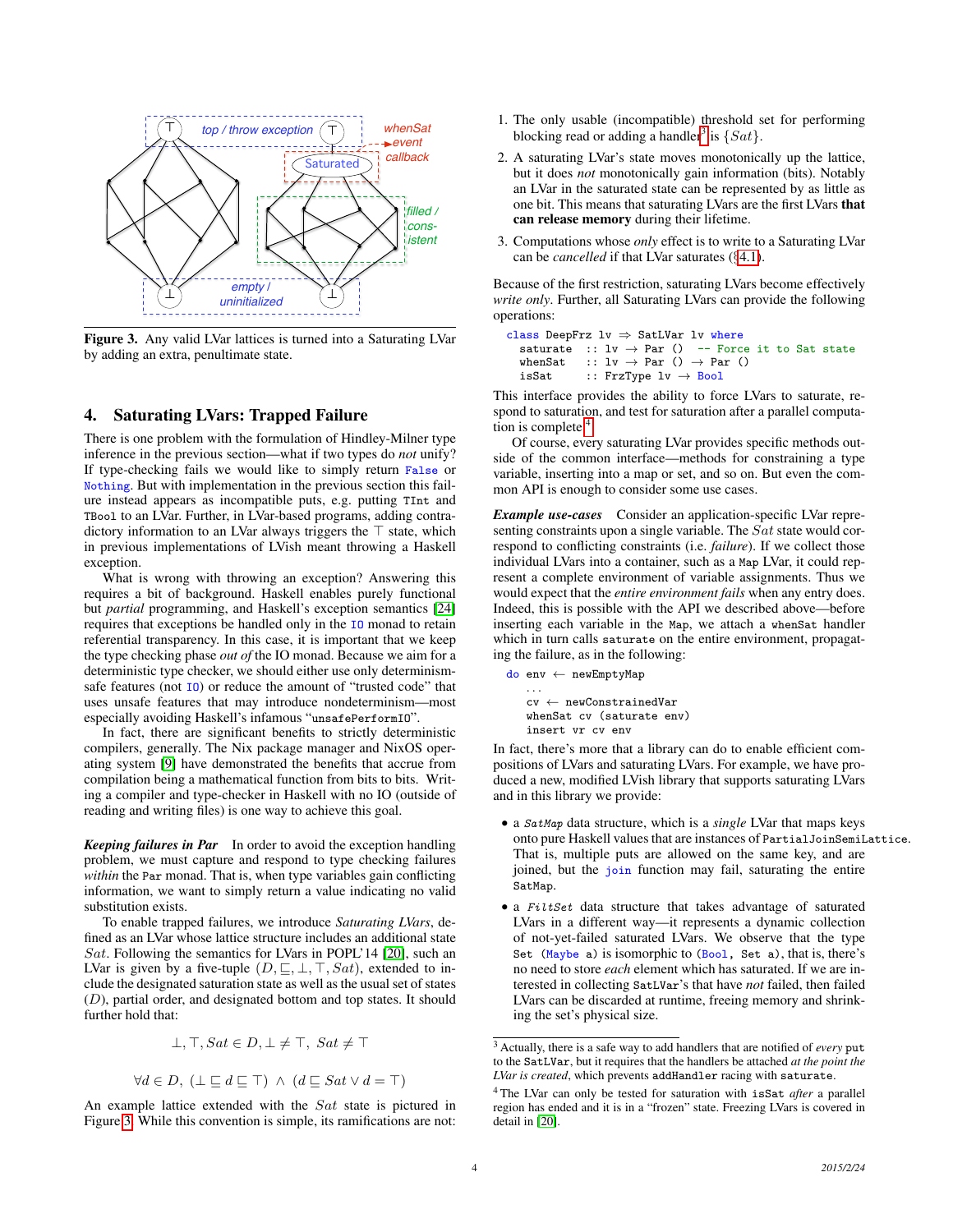| insert(10)     | <b>OLS</b> Regression | $R^2$ goodness-of-fit |
|----------------|-----------------------|-----------------------|
| Map LVar       | $19.5$ ns             | 0.991                 |
| SatMap         | 18.4 <sub>ns</sub>    | 0.993                 |
| Set LVar       | $18.5$ ns             | 0.989                 |
| <b>FiltSet</b> | 91.1 <sub>ns</sub>    | 0.990                 |

<span id="page-4-2"></span>Table 1. Microbenchmark: the cost of creating a new structure and inserting ten new Int elements. The cost of this (comparatively) cheap operation is measured by varying the number of iterations of benchmark, and computing a linear regression between iterations and cycles (above). All measurements are from the *desktop* platform described in §[6.3.](#page-7-0)

| insert/sat/insert | Set LVar | FiltSet |  |  |
|-------------------|----------|---------|--|--|
| cycles            | 17838    | 15160   |  |  |
| bytes alloc       | 14733    | 14128   |  |  |
| bytes copied      | 759      | 115     |  |  |

<span id="page-4-3"></span>Table 2. Microbenchmark: the cost of inserting 10 Counter elements in a set, saturating the previous 10, and repeating  $N$  times. The LVar. Set version must store the data as a set of nested LVars to enable saturation of the inner variables. The FiltSet directly supports multiple assignments to a key, so requires one LVar rather than  $10N+1$ . Above we regress N against cycles, and below we regress against bytes allocated and bytes copied during garbage collection. This verifies that the while the FiltSet benchmark allocates  $O(N)$ memory, it releases memory as it goes.

As we will see, we can use FiltSet to accumulate results from a search process when dealing with type systems that include disjunction. Or, as a simpler example, consider implementing a program analogous to the following query using a data structure of type (FiltSet SatCounter):

SELECT MEDIAN(SIZE) FROM CLASSES WHERE SIZE < 30

While traversing a list of students in parallel, we can maintain a set of counters that are updated with fetch-and-add, and are set to saturate upon hitting a tally of 30. Over-threshold counters would automatically be removed from the set, leaving only those which are under the threshold at the end of the runParThenFreeze call.

In the Hindley-Milner type-checking case, we use saturating LVars for each individual TyVar. Saturation does not come into play in typing *well-typed* terms as in Figure [2.](#page-2-1) But when discovering that a term is ill-typed, saturation (and as we will see below, *cancellation*) are relevant. Further, in other type systems, the SatMap structure is useful for representing environments containing constraints, and a FiltSet can serve as the accumulator when searching for a valid environment. These two data structures are part of the parallel-type-checking toolkit we provide in our new library; the microbenchmarks in Tables [1](#page-4-2) and [2](#page-4-3) show their performance relative to more basic LVar counterpart data structures.

### <span id="page-4-1"></span>4.1 Saturation and Cancellation: a safe idiom

Because saturating LVars are write-only in parallel regions, a natural question arises: will threads continue blindly adding information to an LVar that has *already* saturated? If the continuation of the computation that saturates the LVar performs no other observable side effects, it is better to *cancel* remaining computations in response to saturation. But is this safe to do?

Cancellation is a feature supported by LVish and explored in previous work [\[19\]](#page-10-9). In that work, however, cancellation was only safe for LVish computations with get but never any kind of write effect: e.g., put, freeze, or saturate. That restriction rules out canceling upon saturation, because to have saturation events in the first place, we must perform *writes* to an LVar! The insight here is that, based on the lattice structure of saturating LVars (Figure [3\)](#page-3-1), after saturation, all *further* writes have no observable effect (including not triggering handlers). Indeed, we can phrase this assertion in the terms of the previously published LVar semantics [\[20\]](#page-10-8):

Conjecture 1 (Safe-Cancellation). *Every LVish program with store* S, such that for all writable LVars  $l, [l \rightarrow Sat] \in S$ , is observa*tionally equivalent to the program return* () *or*  $\perp$  *(divergence).* 

If the author of a particular application is amenable to converting potential nonterminating outcomes into cancelled ones, then they could elect to leverage this property to cancel useless computations. We restrict this the case of writing to a single saturating LVar for simplicity. But how then do we enforce that a given subcomputation can *only* write that LVar, while reading from arbitrarily many other LVars? To accomplish this, we can use LVish's effecttracking capabilities to formulate a safe withSatLVar idiom, which runs a block of code with a ReadOnly effect signature, but with an "escape hatch" for modifying *only* the designated saturating LVar:

```
withSatLVar lv (\lambda \mod{It} \rightarrow\mathsf{do}(\mathsf{k},\mathsf{v}) \leftarrow \dots \text{readonly} \dotsmodIt (insert k v) -- Send out a write to lv
        \ldots readonly \ldots)
```
In this example, lv is a SatMap, and the modIt function allows executing code in a separate effect environment that allows writes, but which can operate *only* on lv and no other LVar. Like most programs with tracked effects, the type of withSatLVar is more complicated than the code that uses it. The type withSatLVar makes heavy use of the "e s" parameters which we have been eliding when writing Par a rather than Par e s a. Here we show that full type:

```
withSatLVar :: (SatLVar lv, ReadOnly e1, Det e0)
                 \Rightarrow lv s1
                 \rightarrow ((\forall s0. lv s0 \rightarrow Par e0 s0 ())
                      \rightarrow Par e1 s1 a)
                 \rightarrow Par e2 s1 (Maybe a)
```
Here the higher-rank type ensures that the computation passed to modIt really can touch *only one* LVar. In exchange for this harsh restriction, the effect environment e0 need not be in any way connected to e1—but it must remain deterministic. Note that because of the cancellation possibility, a Maybe value is returned. It is Nothing if lv saturates and the computation is cancelled. In the case of Hindley-Milner type inference, Nothing corresponds to a type error found by the type checking algorithm.

# <span id="page-4-0"></span>5. *Or-Parallelism*: Satisfiability solvers

With LVish plus the saturating LVar extension, we've acquired the first tools in our parallel type-checking toolbox, enabling us to handle parallel *conjunctions* over constraint-generating computations. Indeed, Hindley-Milner type inference required only conjunction, never disjunction. In this section we begin to address a broader and more expensive in practice—class of type checking algorithms: those with *Or-parallelism*. This is challenging, because we cannot directly employ LVars the way we did in the previous section (mapping each type variable to exactly one LVar and updating it destructively). Nevertheless, Or-parallelism is a core feature of Typed Racket, the type system that is our main target in this paper (§[6\)](#page-6-0). Yet rather than dive directly into Typed Racket in this section, we first introduce the implementation techniques using a smaller example with conjunctions and disjunctions: satisfiability (SAT).

*Parallel Constraint Solving* Type systems are a particular flavor of constraint problem. Indeed, if we view parallel type checking as a parallel constraint satisfaction problem, we can look for guidance from previous work on parallel logic programming [\[6,](#page-10-10) [13\]](#page-10-11) and parallel constraint solvers [\[11,](#page-10-12) [27,](#page-11-7) [37\]](#page-11-8). Unfortunately, the datastructures and synchronization strategies employed in these works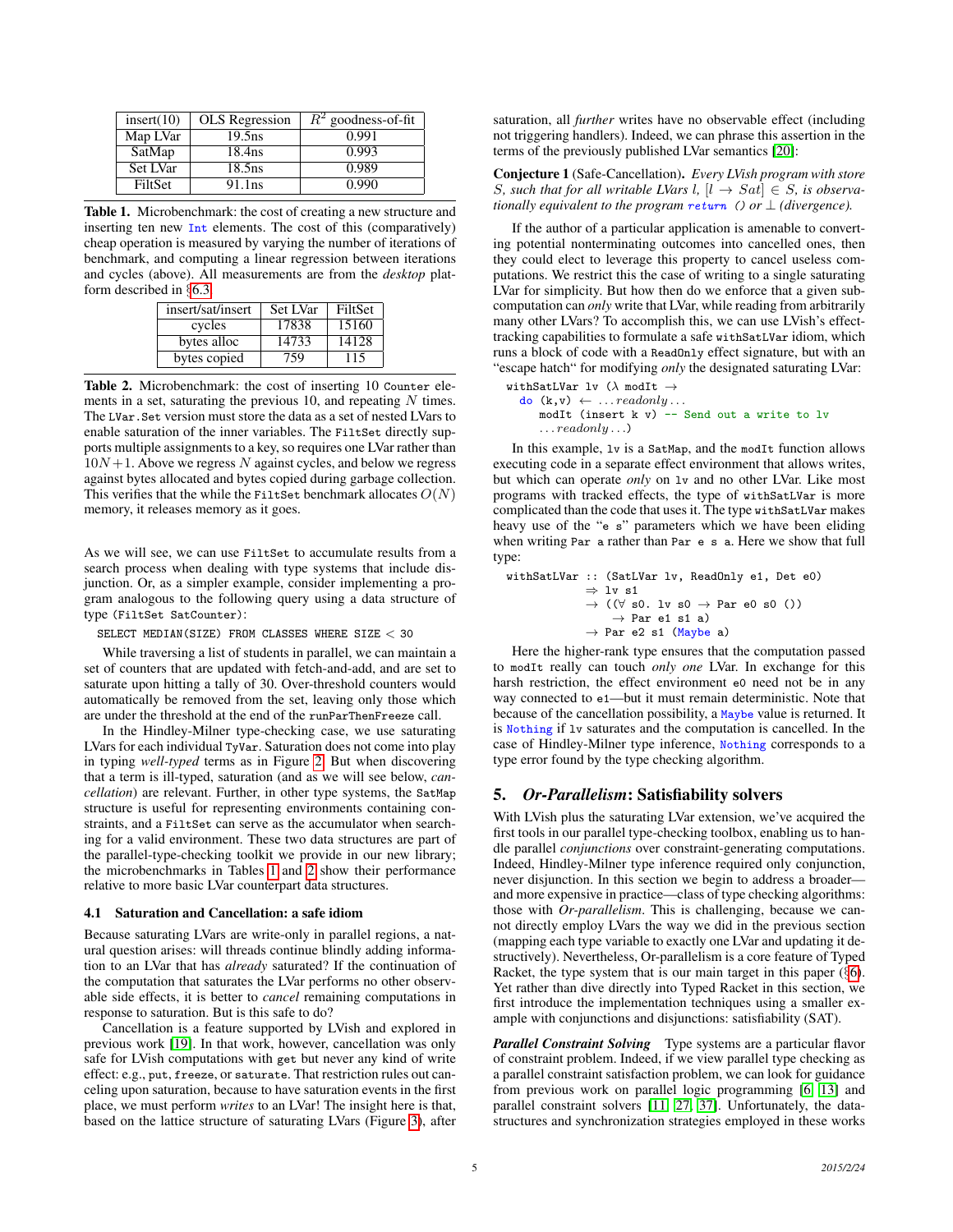```
generic :: \forall a b. Eq a \RightarrowRinglike (Vector (Var,a)) b \rightarrow Tree a \rightarrow b
generic Ringlike{mkNum,mkZer,add,mul} tr0 =
 case tr0 of Left at \rightarrow loop1 at
               Right ot \rightarrow loop2 ot
 where
  loop1 :: AndTree a \rightarrow bloop1 (Leaves vec) = mkNum vec
  loop1 (And vec) \vert null vec = mkNum empty
                       otherwise = mul (map loop2 vec)loop2 :: OrTree a \rightarrow bloop2 (Or vec) | null vec = mkZer
                      otherwise = add (map loop1 vec)
```
<span id="page-5-1"></span>Figure 4. The generic solution for satisfiability, parameterized by a Ringlike object.

are extremely specialized to the constraint system being solved: for example, SAT solvers have developed a large body of specialized data structures and parallelization strategies [\[14,](#page-10-13) [15\]](#page-10-14).

We are not here concerned with specialized search strategies e.g., our goal in this section is not to implement an efficient SAT solver. Rather we study data-structure trade-offs and parallel control-flow trade-offs when exhaustively searching a space of possibilities using techniques that apply to *any* constraint domain that can be formulated as an LVar. We will then apply the same techniques to Typed Racket in §[6.](#page-6-0)

In the case of satisfiability, we have a constraint domain that consists of simple variable assignments, e.g., x=4, closed under conjunction and disjunction. Thus the input to our algorithm is a term such as:

 $((x = 3, y = 4) \vee (y = 3)) \wedge (y = 3, z = 9)$ 

Represented in our Haskell implementation by the following data structure, which enforces a normal form where And and Or alternate, but both are  $N$ -ary rather than binary:

```
type Tree a = Either (AndTree a) (OrTree a)
data AndTree a = And (Vector (OrTree a))
               | Leaves (Vector (Var,a))
data OrTree a = Or (Vector (AndTree a))
```
A simple, compositional solution must represent a *stream of substitutions*, each representing possible bindings for variables within the (sub)term. These solution streams can be combined by concatenation (Or) or by joining pairs of solutions drawn from the cartesian product of two streams (And). In fact, the streams form a ring-like structure, and we can formulate a simple generic solution abstracted over a set of methods matching the following signature:

```
data Ringlike leaf -- "leaves" of our computation
                elem -- elements of our ring
    = Ringlike
    { mkNum :: leaf \rightarrow elem
     , mkZer :: elem
     , add :: Vector elem \rightarrow elem
       {\tt mul} :: Vector elem \rightarrow elem
     }
```
This provides a simple algebra for solution streams. The generic code that walks the Tree and calls the Ringlike methods is listed in Figure [4,](#page-5-1) and is used by all the implementations we discuss below.

### 5.1 The Simplest Stream Algebra

In a sequential Haskell implementation, the natural representation of solution streams is as a lazy list of variable assignments (Maps), parameterized over the type of values variables range over, "a":

type Env a = Map Var a type Sol1  $a = [env a]$ 

And the algebra over these streams is implemented by:

```
listStrms :: Eq a \Rightarrow Ringlike (Vector (Var,a)) (Sol1 a)
listStrms = Ringlike
 { mkNum = \lambdavec \rightarrow maybeToList (foldlM insert empty vec)
 , mkZer = []
 , mul = foldl1 (\lambdas1 s2 \rightarrowcatMaybes [ joinEnvs env1 env2
                                   env1 \leftarrow s1, env2 \leftarrow s2])
   add = fold' (++) []
 }
```
<span id="page-5-0"></span>Here the type argument "Vector (Var, a)" represents a block of variable assignments, and insert is a function that gives the block an interpretation in terms of Sol1s (inserting the variables into the Map, and failing if there is a conflict using the Maybe monad). The cartesian product operation above creates a list of many join computations, which could be evaluated in parallel. In fact, we attempted to parallelize in the standard Haskell way by adding parList or parBuffer annotations to this list, either before or after the catMaybes call. Unfortunately, this does not yield a parallel speedup (either for satisfiability or full Typed Racket), because the genuine parallel work is too entangled with book-keeping on lazy lists.

### 5.2 A Parallel Stream Algebra with Generators

As we will see in §[6,](#page-6-0) list-based streams incur a lot of overhead intermediate lists are assembled and deconstructed repeatedly. Further, the aggressive fusion optimizations performed by GHC and its libraries cannot eliminate operations like cartesian product.

Fortunately, there are more efficient ways to represent streams, in particular as *generators*. Generators have a long history as a control mechanism in programming languages<sup>[5](#page-5-2)</sup>. A generator takes a partial answer and a continuation; it modifies, tests, or bifurcates the partial answer; and then passes one or more answers on to the continuation.

```
type Cont = PartialAns \rightarrow [PartialAns]
type Generator = Cont \rightarrow Cont= Cont \rightarrow PartialAns \rightarrow [PartialAns]
```
Generators can be composed without creating intermediate lists—only the final step allocates [PartialAns]. Indeed, generators, formulated in terms of continuations, have been used for this deforestation benefit in many contexts. Yet there has been little work on their use in parallel programming<sup>[6](#page-5-3)</sup>. We can, for example, define our answer type to be a computation in the LVish Par monad, which gives us the following solution type for satisfiability problems:

```
type Cont a = Env a \rightarrow Par ()
type Sol3 a = Cont a \rightarrow Cont a
```
contBased ::  $(...) \Rightarrow$ Ringlike (Vector (Var,a)) (Sol3 a)  $contBased = Ringlike { ... }$ 

A solution stream—the element type of our Ringlike—becomes a function of the form ( $\lambda$  k w  $\rightarrow$  action), where action constrains the variable assignment, w, in one or more ways and passes each variant on to the continuation k.

Further, note that each computation, Par (), does *not* return a value. As in CPS (continuation passing style), when using this formulation we extract a result by attaching a final continuation that inserts into an output Set or FiltSet LVar.

With this definition for Sol3, we can see that the *zero* for the algebra is  $(\lambda \mathbf{k} \times \rightarrow \text{return } ()$ , which drops the partial assignment

<span id="page-5-2"></span><sup>5</sup> First appearing in the language Alphard in the mid 1970s [\[29\]](#page-11-9), and later in CLU [\[22\]](#page-10-15) and Icon [\[12\]](#page-10-16). A clear explanation of generators can be found in [\[1\]](#page-10-17).

<span id="page-5-3"></span><sup>6</sup> One example in the literature is the related concept of *push arrays* [\[5\]](#page-10-18) used in data-parallel programming.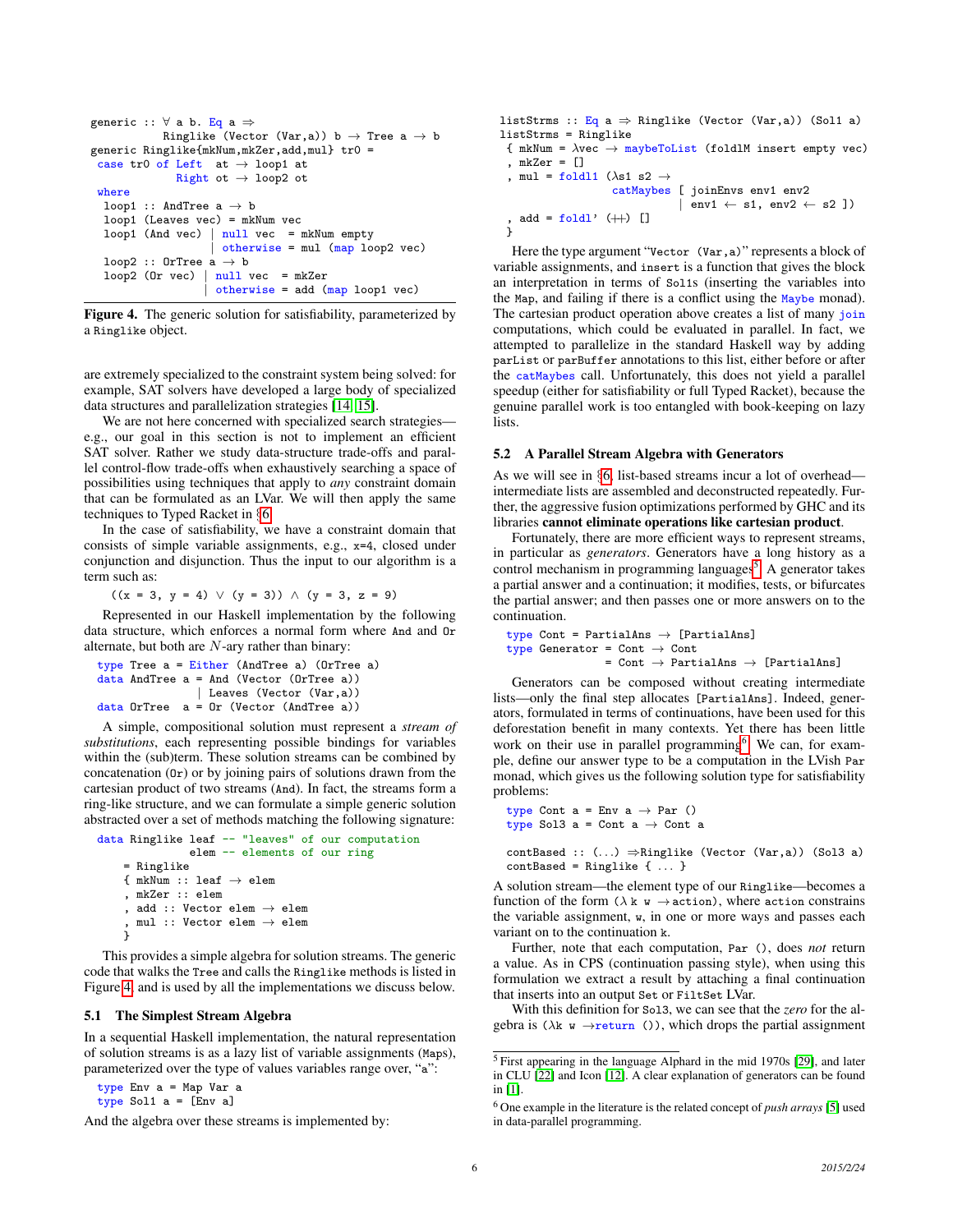w on the floor, *not* calling the continuation. Likewise the *one* value is ( $\lambda$ k w  $\rightarrow$ k w). The disjunction, or add operation is the obvious place to add parallelism:

$$
\begin{array}{rcl}\n\text{add } s \text{ } t = \lambda \text{ } k \text{ } w \rightarrow \\
\text{ do fork } (s \text{ } k \text{ } w) \\
\text{ } & \text{ } t \text{ } k \text{ } w\n\end{array}
$$

This parallel-OR duplicates the continuation, passing the incomplete answer to alternative code paths that extend it in different ways. Here we show the binary version of the operator, but the N-ary version in our implementation is a straightforward generalization which exposes the parallelism as a parallel loop rather than a single fork.) Further, we thus far assumed immutable environments, such that w does not need to be *copied* before being sent to different destinations (s and t). We will change that in a moment.

*AndPar: first technique* The sequential version of binary conjunction with immutable environments is:

$$
\begin{array}{l} \text{mul s t = }\lambda \text{ k w \rightarrow s } (\lambda \text{ x \rightarrow t k x}) \text{ w} \\ = \lambda \text{ k \rightarrow s (t k) = s \circ t} \end{array}
$$

Indeed, there is no obvious opportunity to parallelize this as long as environments are immutable. The continuation transformers are composed, but w is threaded through linearly. Likewise mkNum, which handles the Leaves of the AndTree:

mkNum vec =  $\lambda$  k w  $\rightarrow$  k (foldl constrain w vec)

With the immutable definition of Env as Map Var a, we must fold the constraints into the environment *before* sending it along to the continuation. It is not possible to extract parallelism here at the level of the Par monad. (As in the previous section, it would be possible—but not profitable—to *spark* the foldl computation, attempting very fine-grained parallelism within the updates to a Map.)

If we use LVars to represent the environment, we retain the generator design but and-parallelism becomes more feasible. We change the Env to an LVar, such as SatMap a, and each generator modifies this environment *as an effect*. Generators representing conjunctions only perform these effects and *always* pass the same environment pointer on to their continuation that they receive. For example, (k w) below:

mkNum vec =  $\lambda$  k w  $\rightarrow$  do mapM\_ (constrain\_ w) vec; k w

Depending on the size of vec it is possible to fork the entire  $(\text{mapM}_{\text{max}})$  ...) expression or to turn it into a parallel loop.

<span id="page-6-1"></span>*AndPar: second technique* There is another option for parallelizing and, but it may result in repeatedly traversing constraints that are already "settled". We introduce it visually first and then in code. Let us visualize each continuation transformer as a

processing stage, pictured as a box. This is a *pushdriven* form of stream processing, where for every partial answer pushed to the input stream, the generator performs some processing and pushes zero



or more partial answers on its output stream, performing both *filtration* and *amplification* of the stream. A regular conjunction of disjunctions is accomplished by *chaining* these generators sequentially. Indeed, this is our sequential version of mul:



The green arrow corresponds to a partial answer "passing the test" and moving on to the next round. Our second technique for



Here we take each partial answer, *duplicate* it, and feed it through both machines in parallel. The top and bottom boxes may or may not contain disjunctions. All partial answers that make it through the gauntlet on the top, are joined with all answers on the bottom, and, if the join succeeds, passed on. In code, we write this as:

```
mul s t = \lambda k w \rightarrowdo s1 ← newEmptySet
      s2 ← newEmptySet
      s3 ← cartesianProd s1 s2
      forEach s3 (\lambda \, (a,b) \rightarrow case joinMaybe a b of
                                     Nothing \rightarrow return ()
                                      Just w2 \rightarrow k w2)
      fork (s w ('insert' s1))
      t w ('insert' s2)
      return ()
```
and  $\mu = -3$  k or at a straight the boxing positive boxing the forming And particle of the above picture of the above picture of the above picture of the above picture of the above picture of the above picture of the abo This uses LVars to accumulate the solutions from each branch, and to take their cartesian product (a monotonic operation, and a standard on container LVars). There is a delicate trade-off, however, in applying this technique: first, because the input answer 'w', is passed to both branches, all the joins we perform redundantly join the (obviously compatible) information in 'w' with itself. Second, we have now removed some of the deforestation benefit of generators by accumulating the partial answers in set LVars. Nevertheless, we in the next section we will see that this parallel-and technique is quite effective in typing some Typed Racket programs.

# <span id="page-6-0"></span>6. Typed Racket Type Checking

Typed Racket [\[35\]](#page-11-2) is a typed version of Racket [\[10\]](#page-10-19) that uses gradual typing [\[30,](#page-11-10) [34\]](#page-11-11) to integrate with untyped Racket. In this paper, we consider only the type checking of typed programs.

Typed Racket's type system includes a number of features which combine to make type inference difficult. First, Typed Racket supports subtyping, which is used widely in a variety of ways in Racket programs. Second, types include non-disjoint union types, so that  $T \leq: (\cup S \ T)$ . Third, overloading on function types is supported with ordered intersection on function types [\[32\]](#page-11-12). Fourth, Typed Racket supports arbitrary equi-recursive types, used for modeling even simple data structures such as lists.

As a result, Typed Racket, following many other recent languages, does not attempt complete whole-program type inference in the fashion of Standard ML. Instead, it employs so-called *local type inference* [\[25\]](#page-11-13) along with bidirectional type checking.

In this setting, the central inference problem is choosing an instantiation of type variables when a polymorphic function is applied to concrete arguments. For example, when a Typed Racket programmer writes:

(map add1 (list 1 2 3 4))

we need to infer that map should be instantiated with the types Integer and Integer.

As a result, the type inference problem is somewhat simpler than in a global type inference setting. In the above case, if map has the type  $\forall \alpha \beta \cdot (\alpha \rightarrow \beta) \times$  listof $(\alpha) \rightarrow$  listof $(\beta)$ , the inference algorithm must find a substitution for  $\alpha$  and  $\beta$  that makes Integer  $\rightarrow$  Integer a subtype of  $\alpha \rightarrow \beta$  and listof(Integer) a subtype of listof( $\alpha$ ).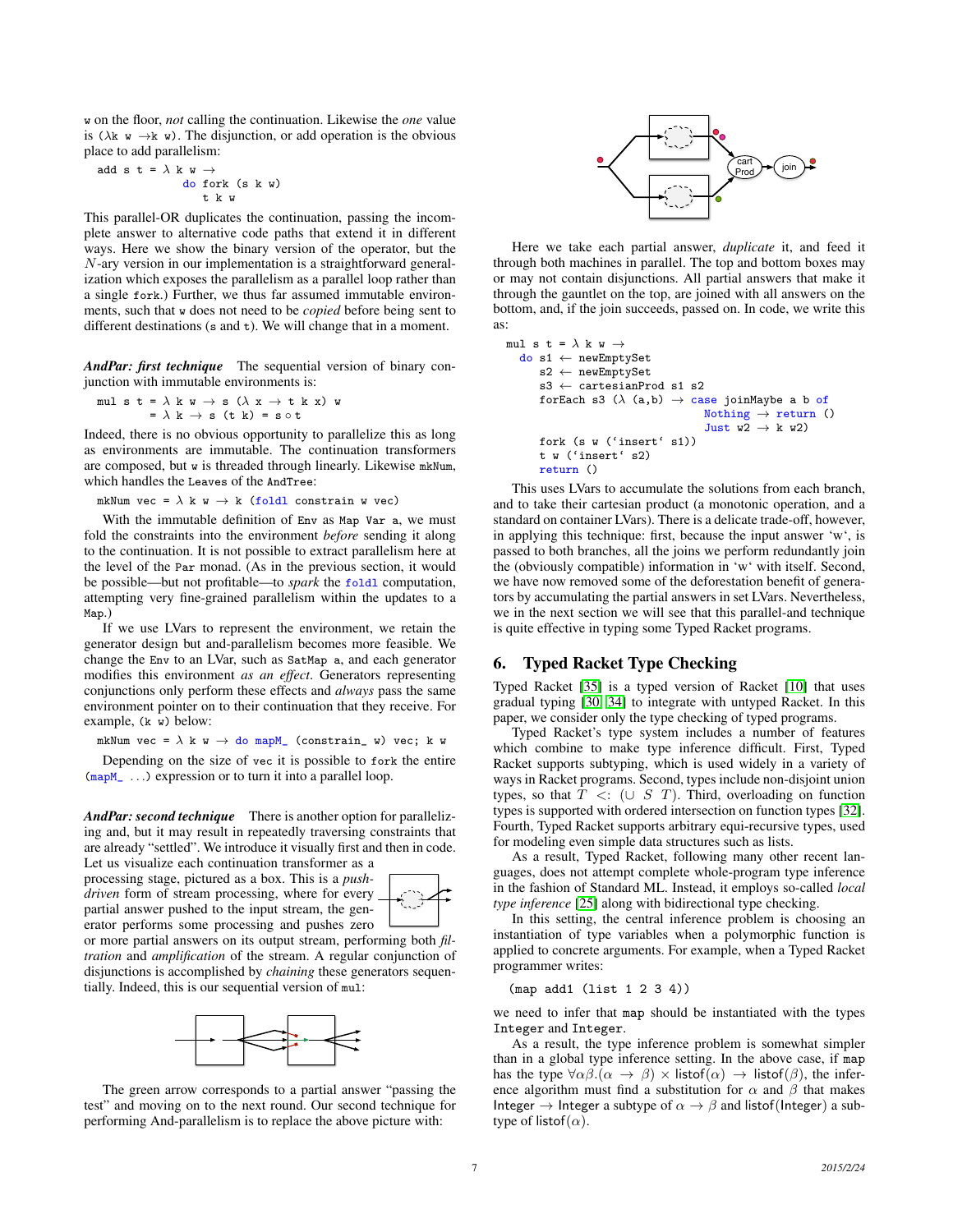However, the inference problem in Typed Racket is made more complex than this simple example by several factors. First, type constraints in inference can involve subtyping, not just equality. Second, Typed Racket produces very large types in several circumstances—when providing extremely precise specification of function behavior [\[32\]](#page-11-12) and when inferring a type for large blocks of constant data. As a result of these and other issues, Typed Racket is known to have slow typechecking. In particular, some pathological cases can have typechecking times measured in minutes. As mentioned in the introduction, one case which we use as a benchmark was removed from the Typed Racket test suite since it took too long to run.

### 6.1 The core algorithm

The core of the inference algorithm is an extended form of the Pierce and Turner [\[25\]](#page-11-13) algorithm, which handles union types, recursive types, and function overloading. The fundamental idea is that we grow a set of constraints on the type variables to be inferred based on the actual types of the arguments provided—in the map above the actual arguments are Integer  $\rightarrow$  Integer and listof(Integer).

Each constraint is a pair of types: an upper and a lower bound. Two constraints can be combined by joining the lower bounds (represented by the ∪ operation) and taking the meet of the upper bounds (meets cannot always be represented exactly in Typed Racket, requiring some approximation.) Inference fails if the constraints cross. To solve  $S \leq (\mu X.T)$ , the algorithm must *unroll* recursive types; to ensure termination, the recursive solver must also keep a *seen* set, so that if, while unrolling, the same  $S \le T$  is encountered again, the algorithm terminates successfully.

The additional complexity, and source of or-parallelism, comes from handling union types and overloaded function types. To make a type A a subtype of (∪ B C), it must merely be a subtype of *one of* B or C. Therefore, the standard sequential algorithms as currently implemented in Typed Racket simply tries to solve  $A \leq B$ , and if that fails, tries  $A \leq C$ . Or-parallelism then enters by trying both of these possibilities simultaneously, suceeding if one succeeds. For function overloading, which is modeled as intersection in Typed Racket, we simply consider the dual problem, with similar implications for parallelism.

Inference in Typed Racket also has the possibility for andparallelism. If we wish to constraint  $(A, B)$  to be a subtype of  $(C, D)$ , this implies a pair of constraints, both of which must succeed for a full solution.

### 6.2 Implementing Typed Racket Inference

We first performed a direct port of the infer implementation in the Typed Racket source code. This function takes the names of type-variables to constrain, as well as the relevant types for typechecking a polymorphic function invocation:

 $\inf$ er tvars actualTys formalTys resultTy expectedTy

In order to perform parallelization experiments using LVish, we port the code and the grammar of types to Haskell with one omission of functionality—we omit variable arity functions, which do not occur in our benchmarks. Also, while we keep the structure of the code the same in this conversion, we substitute some data structures with idiomatic Haskell counterparts (replacing lists with sets or maps in places). We refer to this as the "Pure/Seq" version of the program—purely functional, non-monadic, and sequential.

*Refactoring for parallelism* Next we rewrite the algorithm in monadic style and abstract the core constraint-gen (cg) recursion so that it returns a solution stream as in §[5,](#page-4-0) and factors out the corresponding methods for conjunction and disjunction. Thus it is possible to use the same core algorithm with different *evaluation* *strategies*, including sequential or parallel versions. Each implementation of the type checking solution algebra provides the following functions, which we have given names more appropriate to the task at hand:

- goods of a r (one) result indicating no conflicts observed at this point in the search
- constrain (mkNum) add an upper and lower bound constraint on a type variable, apply this to all partial solutions processed
- blowup (zero) result indicating a conflict found
- orSplit (add) test N alternative (S <:  $T_i$ ) subtyping constraints, where  $i \in [0, N)$
- andPar (mul) join constraints with (optional) parallelism

Then, using the above, the following is a subset of the cases in the heart of the subtype checking algorithm, showing each possible behavior:

```
-- Make s a subtype of t:
case (s,t) of
 (s, t) | (s, t) \in seen \rightarrow goodsofar
 (s, t) | s == t \rightarrow goodsofar
 (s, t) | subtype s t \rightarrow goodsofar
 (\_, Top) \rightarrow goodsofar
 (Var x, t) | x \in xs \rightarrow constrain bot x (demote vs t)
 (s, Rec_{-}) \rightarrow cg s (unfold t)-- N-way Or-parallelism:
 (s, Union ts) \rightarrow orSplit cg s (elems ts)
 (Pair a b, Pair a' b') \rightarrow andPar (cg a a') (cg b b')
 . . .
 \Box \rightarrow blowup -- s cannot be a subtype of t
```
*Solution strategies* We implement this parallel algebra of solution streams while leaving knobs to toggle and-parallelism and orparallelism independently at compile time. The andPar function precisely resembles the code for mul in §[5.2.](#page-6-1) Or-parallelism becomes a standard parallel forEach from the LVish library:

```
orSplit :: (a \rightarrow a \rightarrow Solution) \rightarrow a \rightarrow [a] \rightarrow Solution
orSplit msg doConstraints s ts = \lambda k varmap \rightarrowparForEach ts (\lambda t \rightarrow doConstants s t k varmap)
```
Note that the parForEach is an asynchronous operation–it forks work and returns immediately, without any join.

*Testing* While we do not run directly on Typed Racket source programs, we *traced* calls to Typed Racket subtype checking procedure, generating a log of over 50,000 test cases that we validate our Haskell implementations (sequential and parallel) against, confirming all cases type check or fail as appropriate. Further, because we know the typing constraints should form a partial order, we randomly generate types with the QuickCheck library and test lattice properties—e.g., that everything is above bottom, or the lub of two constraints is above each of them.

#### <span id="page-7-0"></span>6.3 Typed Racket Evaluation

For our implementation of the core of the Typed Racket inference algorithm, our evaluation focuses on two different demanding inference problems. First, we consider the case mentioned in the introduction—a small function that takes minutes to check. Second, we consider checking large constant data against a small type. These are both representative problems that have been identified as the most serious performance problems for Typed Racket.

*"Bigcall": Higher order functions over extremely polymorphic inputs* Typed Racket supports both polymorphism and overloading, and when combined, these can produce computationallyintensive inference problems. The most significant of these is the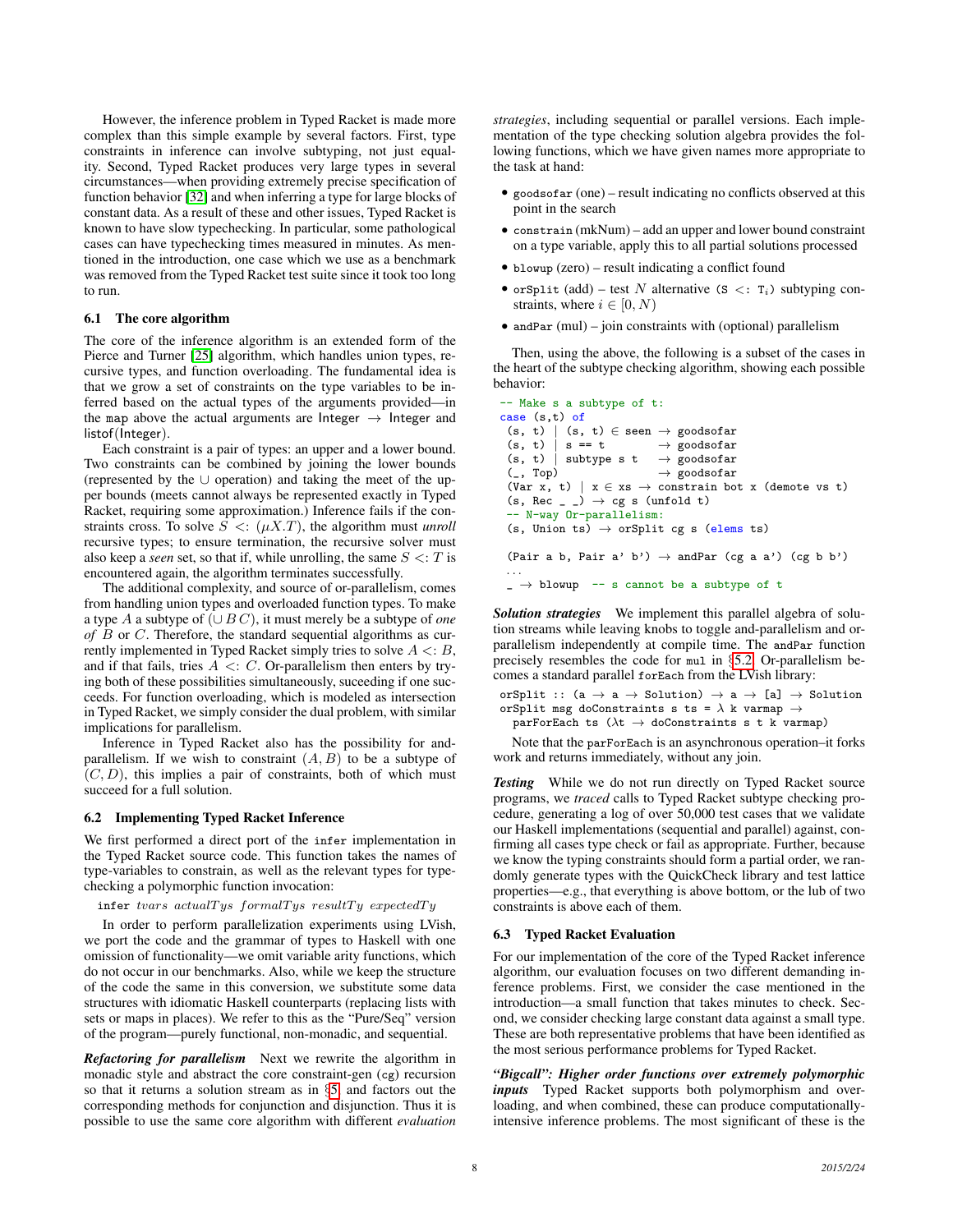following<sup>[7](#page-8-0)</sup>, designed as an example of Typed Racket's *variable arity polymorphism* [\[33\]](#page-11-14).

```
(: map-with-funcs
         (All (b a ...)
             ((a \dots \rightarrow b) * \rightarrow (a \dots \rightarrow (Listof b))))(define (map-with-funcs . fs)
       (lambda as
           (map (lambda: ([f : (a ... a -> b)]) (apply f as))
                    fs)))
   ((map-with-funcs + - * /) 1 2 3 4 5)
((a ... -> b) * -> (a ... -> (Listof b)))))<br>
(define (map-with-funcs . fs)<br>
(lambda as<br>
(map (lambda: ([f : (a ... a -> b)]) (apply f as))<br>
((map-with-funcs + - * /) 1 2 3 4 5)<br>
This function consumes a variable number of
                                                                                                          Time in seconds
```
the list fs and then a variable number of arguments, bound to the list as. It then applies each function f from the list to *all* of the as. We then apply map-with-funcs to a few arithmetic functions, and apply the result to numbers. The result is a list containing the sum, difference, product, and division of all five numbers (Racket's numeric operations all support arbitrarily many arguments).

The sequence of arguments fs is described in Typed Racke using variable-arity polymorphism. Since we omit this portion of the algorithm, we instead consider versions of map-with-funcs that consume  $1, 2, 3$ , or 4 arguments: i.e., (map-with-funcs +  $\cdot$ \*) is the three argument case. We name these  $bi\mathfrak{g}call(1)$  through  $bi\mathfrak{g}call(4)$  for brevity.

Solving this inference problem requires handling several type variables, each of which is jointly constrained by all the arguments, but more importantly, Typed Racket provides very large overloaded types to give precise specifications to numeric operations such as (+), which has *hundreds* of possible types [\[32\]](#page-11-12). Since the type of each arithmetic operator is an intersection, any choice of a single overload for one can be combined with any choice of an overload for another input, resulting in a combinatorial explosion of possibilities. Thus type checking bigcall(4) takes many minutes to complete in Typed Racket.

*"Treecall": Dealing with large constant data* The second challenge we consider is that of large constant data. Typed Racket supports flexible and precise types for structured data in s-expression format. If a large constant is present in a program and no extra annotation is provided, it will therefore infer the *most precise type*, which can be the same size as the data itself. When a polymorphic function such as map is applied to this data structure, inference must process this large type.

To simulate this in a controlled fashion, we designed a benchmark which is the equivalent of applying the following function to progressively larger inputs consisting of trees of symbols and strings.

```
(define-type (Tree A) (Rec X (U (Leaf A) (Pair X X))))
(: leftmost : (All (A) (Tree A) -> A))
(define (leftmost t)
 (if (pair? t) (leftmost (car t)) (leaf-val t)))
```
Hence we call this "treecall", because it calls leftmost on a constant tree datum. Treecall $(N)$  corresponds to applying leftmost to a tree of depth N, i.e. with  $2^N$  leaves. In a language with a rich macro system like Racket's, large compile-time data is a reality, and is currently a Typed Racket performance problem.

### 6.3.1 Benchmark Results

We evaluate treecall and bigcall on one desktop-class and one server-class system, with one Intel Xeon i5-3470, and two Xeon E5-2670 CPUs, respectively (4 and 16 cores). All experiments were run using GHC 7.8.3 and all data points are the median of 5 trials. We distinguish two different kinds of run, where we generate either *all* substitutions, or just the first, which we explain further below.



<span id="page-8-2"></span>Figure 5. Treecall(16), ParAnd case: here scaling stops at eight cores. We plot time rather than parallel speedup and include minimum and maximum times across all trials in the error bars. In this way, we can see how runtimes become chaotic after scaling stops.



<span id="page-8-1"></span>Figure 6. Treecall(16): Large-constant benchmark of size  $2^{16}$ , desktop platform. Here Or-parallelism is not useful, because in each binary-Or, one branch is always an immediate dead-end.

### Treecall results

Figures [6](#page-8-1) and [5](#page-8-2) show treecall(16)—the result of applying leftmost to a constant of size  $2^{16}$  on the desktop and server platforms, respectively. In this benchmark there is only one solution, so "all vs. first" solution is immaterial. Because of the union in the list type, (Rec X (U (Leaf A) (Pair X X))), there are many *apparent* opportunities for or-parallelism in this benchmark. However, they are *unprofitable* opportunities, because only one of the two branches will succeed, and the other will fail quickly. The trick here is to not get derailed by or-parallelism, so that the actual and-parallelism present (across the large tree) can be exploited.

The original Typed Racket implementation has a particular performance problem with treecall, making it much slower than the Haskell version<sup>[8](#page-8-3)</sup>, so we omit a comparison between Racket and Haskell here. Rather, we evaluate several Haskell implementation variants. As described in §[6,](#page-6-0) our idiomatic Haskell port is sequential, and our parallelism version is parameterized so as to take either

<span id="page-8-0"></span><sup>7</sup> Taken from Typed Racket's online tests at <http://git.io/ve4PJw>

<span id="page-8-3"></span><sup>8</sup> The use of lists rather than sets in places was one factor that related in a severe slowdown. We're still investigating the problems with the original Typed Racket version. But even the much faster Haskell version still takes long enough to get a parallel speedup!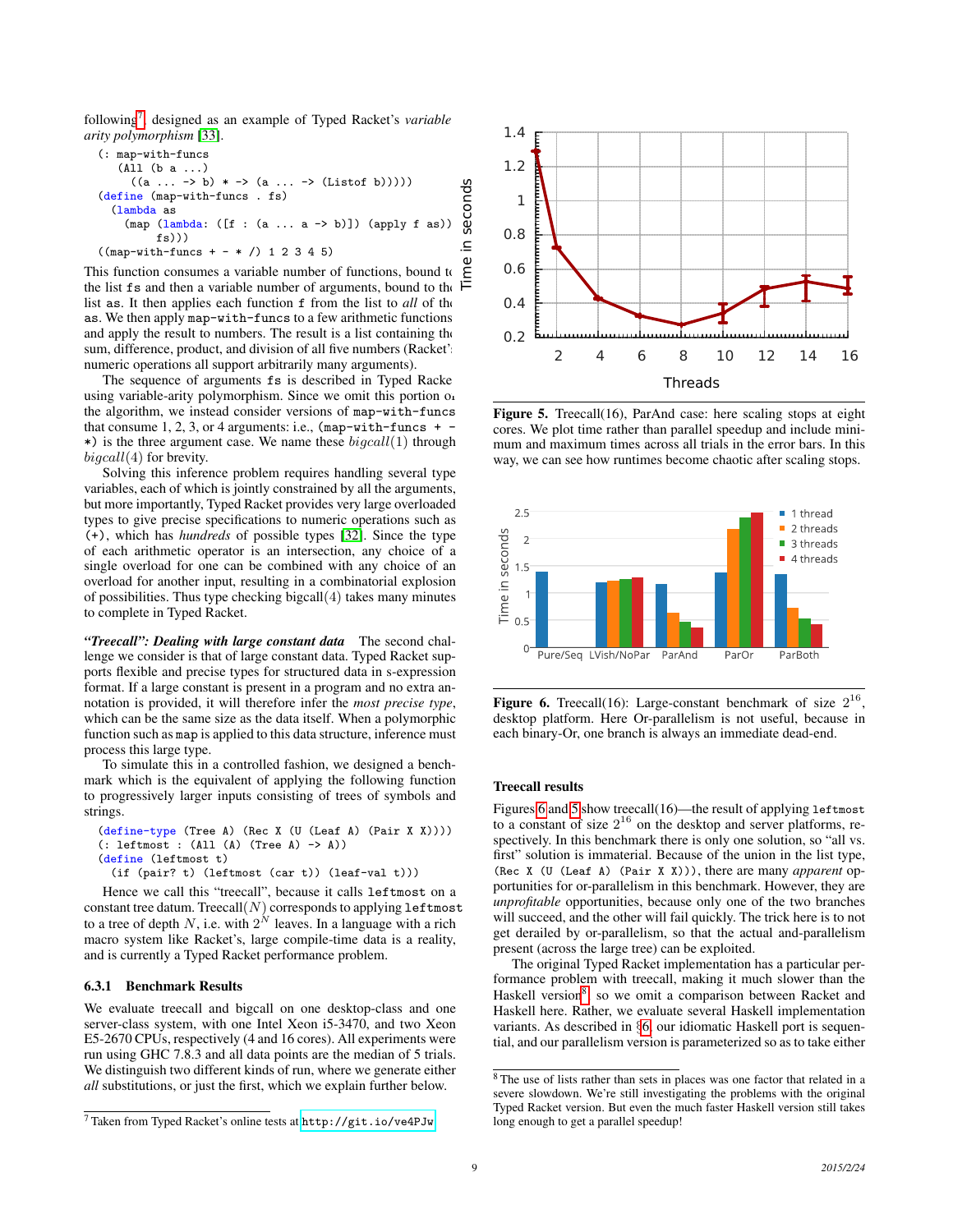

Figure 7. Bigcall(4): Highly polymorphic inputs benchmark on the desktop platform; shows time, in seconds, to type check  $(map-with-funcs + - * /)$ , computing all solutions. Note that the time for Pure/Seq is too much larger than the LVish version to show here (7.93s for even the first solution).

a parallel or sequential implementation of conjunction and disjunction.

- Pure/Seq original Racket to Haskell port.
- LVish/NoPar refactored to use the LVish Par monad, and to use generators to represent solution streams. Still sequential.
- ParAnd turn on parallel And.
- ParOr turn on parallel Or.
- ParBoth turn on parallel And and parallel Or.

As we mentioned, treecall provides unprofitable Or-parallelism with very poor granularity. For this reason the ParOr variant of the benchmark not only fails to speed up, but it gets a parallel slowdown due to useless tasks and threads bouncing between cores. Not only does the ParAnd variant work well, but ParBoth is fine as well. ParAnd can cure the problem with or-parallelism in this case, because the andPar function is essentially the "outer loop", and it is this level of tasks that are stolen most in the underlying workstealing implementation of the Par monad.

In summary, Treecall(16) takes 1.29s in the pure (non-LVish) Haskell version on the server platform. Then it gets up to a  $7.68\times$ parallel speedup on the server platform when switching to LVish, and  $3.17\times$  speedup on the desktop platform.

### Bigcall results

Next, we evaluate bigcall(3) and bigcall(4)—three and four argument variants of map-with-funcs. The numbers we report here for LVish compute *all solutions*. For bigcall there are a modest number of solutions (hundreds) for very large search spaces (millions).

There are two distinct opportunities for performance in this benchmark:

- Deforestation: the Pure/Seq version uses lists to represent streams, and exploring the search space requires a lot of list book-keeping.
- Or-parallelism: because of the combinatorial explosion of different possible types for (+), (\*) and so on, there should be plenty of parallel work in exploring this search space in parallel.

Indeed, the LVish version of the program achieves a big speedup in both these categories. For example, the Pure/Seq Haskell implementation takes 2.36 seconds to compute all solutions for bigcall(3) (server platform). Just by deforesting intermediate lists using generators, LVish achieves a  $9.37\times$  speedup over this baseline. And, even though the remaining time is only a short 0.25s, LVish ParOr



Figure 8. Bigcall(3) and bigcall(4): Parallel speedup on server platform, three- and four-argument version. Even bigcall(3) is timeconsuming enough to get a good parallel speedup. This graph also demonstrates the "last core slowdown" which is still a problem with some parallel programs on GHC 7.8.3.

and ParBoth variants still achieve greater than  $7\times$  parallel speedup, resulting in a total speedups of  $70\times$  or higher over the original, idiomatic Haskell version ported from Racket. The speedup compared to original Racket version would be even greater, because the Racket version takes 3.0s to compute the first solution to bigcall(3).

Note that in bigcall, computing all solutions is wasteful, with the purely functional Haskell version (Pure/Seq) taking only 0.18s as opposed to 2.36s on bigcall(3) to compute the first rather than all answers on the server platform. However, first, the deforestation benefit from switching to LVish makes up for the difference. And, second, even the Pure/Seq Haskell version is faster than the original Typed Racket implementation, with the original Typed Racket version taking 3.0s to compute just the *first* solution to  $(\text{map-with-funcs } + - *), i.e., bigcall(3).$ 

When scaling to the four-argument version, bigcall(4), LVish is much faster than the purely functional versions even though it is computing all solutions. In fact, this example produces only a few hundred solutions, which is small compared to the size of the search space. Union types in Typed Racket programs represent or-parallelism with a very low *survival rate*—often only one of the variants in a union matches. For this larger case, the parallel speedups go to  $8.46 \times$  (server) and  $3.43 \times$  (desktop), and total speedup of LVish over Pure/Seq approaches 80×.

If we are willing to admit nondeterminism, it is extremely straightforward to have the parallel LVish implementation asynchronously report the first result it finds, and kill the rest of the runPar session. However, this is counter to our goal of deterministic parallelism. In future work, we plan to study the issue of extracting a *deterministic* result, in parallel.

# 7. Related Work

The *monad-par* system predated LVish and provided IVars as the sole synchronization construct. Marlow et al. [\[23\]](#page-11-5) presents parallel type inference as a motivating example, but no implementa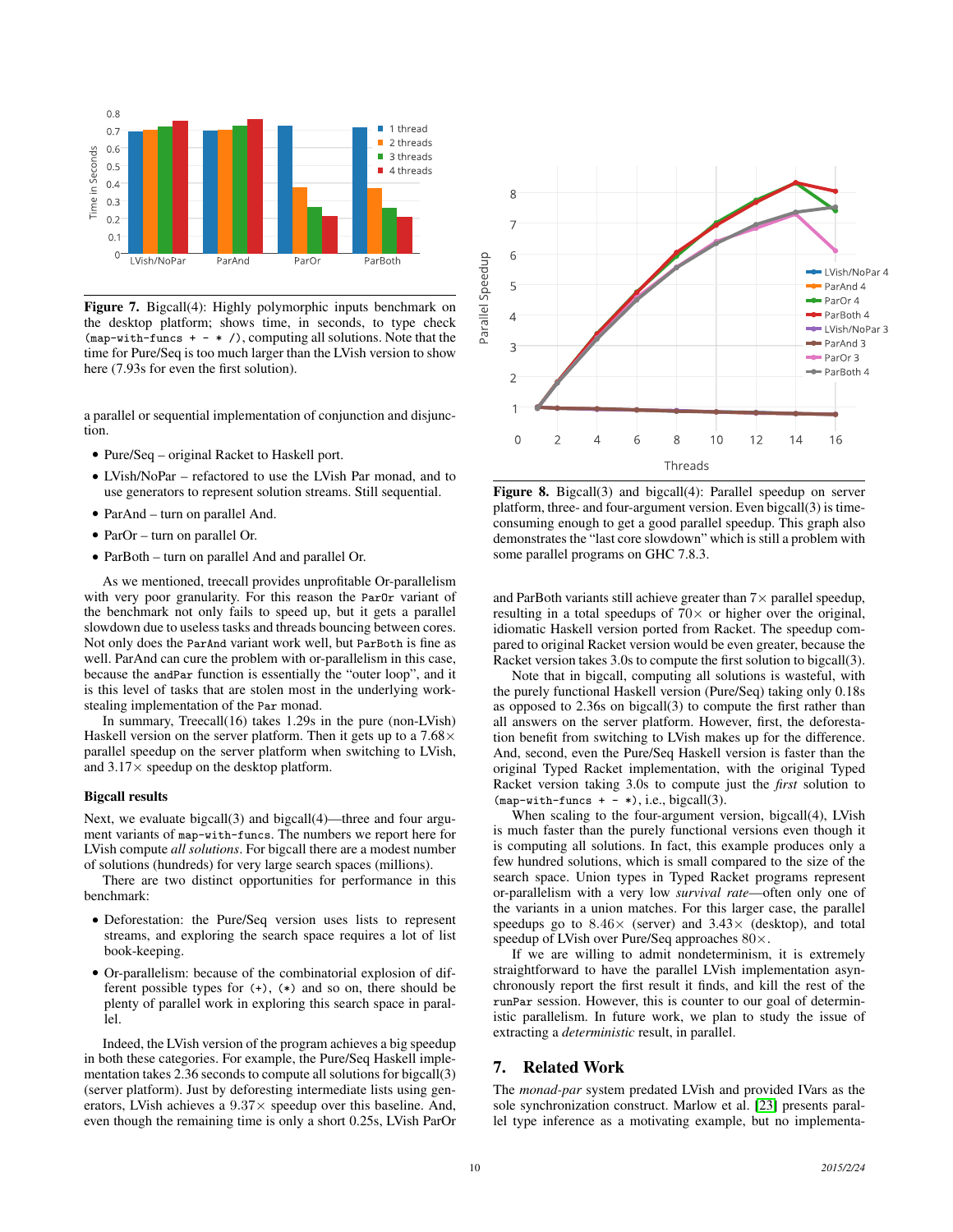tion was evaluated. In fact, any implementation would have been severely limited due to the restriction that IVars only be written once. As a result, a given type variable could be constrained a *single* time, which is not compatible with most type systems (including Hindley-Milner).

Work on parallel Prolog [\[6,](#page-10-10) [13\]](#page-10-11) solves similar issues of Andand Or-parallelism. Prolog's control model is distinct from our LVish implementation, though, due to the presence of nondeterminism and the cut predicate. As a result, the data structures used are specific to logic programming, where ours are more general.

Saraswat and Rinard [\[27\]](#page-11-7) discuss  $cc(\downarrow, \rightarrow)$ , a language for concurrent constraint logic programming. Their system also includes a notion of blocking reads analogous to the threshold reads of LVars, and additionally requires that concurrently written constraints be consistent with one another. It has nondeterministic operations, but also does identify a subset of operations that retain determinism. Modern concurrent constraint programming systems are available in software packages like Gecode [\[28\]](#page-11-15)—a C++ library. The builtin constraint types and search strategies would not apply to, e.g., Typed Racket typechecking. But one could use such a system as an alternate starting point for this research: writig new C++ code to extend the system with new models, propagators, and branchers to handle the type checking. However, the verification or testing burden to ensure this C++ code retains determinism is a much more difficult obligation than with LVish. In LVish, we must ensure *only* that a TyVar LVar's join function has the appropriate properties (commutative, associative, idempotence, and absorption). But join is just a pure function that can be tested for these properties with QuickCheck or other methods.

*Deterministic Search Algorithms* In [\[16\]](#page-10-20), the authors give a deterministic parallel algorithm for backtracking search problems. COMMON-CRCW, their computational model, allows for arbitrary concurrent reads, and restricts concurrent writes by requiring that all threads write the same value.

IBM's CPLEX system [\[7\]](#page-10-21) offers a parallel solver for integer linear programs, with some extensions. Their solver is deterministic, except in the case where the user provides *control callbacks*, which allow observation and modification of the state of the parallel search.

## 8. Conclusion

Type checking in modern type systems is an expensive process, but not one that has previously been parallelized. We saw how the LVar framework is one possible way to address this challenge while also ensuring determinism in addition to gaining parallelism. We showed substantial parallel scaling and improvement in wallclock time on two very different type systems: one very widely used, with  $3.57\times$  parallel speedup, and the other slow and sharply in need of parallelization, with up to  $4.71\times$  and  $8.46\times$  parallelspeedup on our two benchmarks, respectively. We hope to extend our approach to accommodate choosing a single (first) answer deterministically, and apply our techniques in the original Typed Racket implementation.

### References

- <span id="page-10-17"></span>[1] L. Allison. Continuations implement generators and streams. *The Computer Journal*, 33(5):460–465, 1990. . URL [http://comjnl.](http://comjnl.oxfordjournals.org/content/33/5/460.abstract) [oxfordjournals.org/content/33/5/460.abstract](http://comjnl.oxfordjournals.org/content/33/5/460.abstract).
- <span id="page-10-3"></span>[2] Arvind, Rishiyur S. Nikhil, and Keshav K. Pingali. I-structures: Data structures for parallel computing. *ACM Trans. Program. Lang. Syst.*, 11:598–632, October 1989. ISSN 0164-0925. . URL [http:](http://doi.acm.org/10.1145/69558.69562) [//doi.acm.org/10.1145/69558.69562](http://doi.acm.org/10.1145/69558.69562).
- <span id="page-10-0"></span>[3] Robert L Bocchino Jr, Vikram S Adve, Danny Dig, Sarita V Adve, Stephen Heumann, Rakesh Komuravelli, Jeffrey Overbey, Patrick

Simmons, Hyojin Sung, and Mohsen Vakilian. A type and effect system for deterministic parallel java. *ACM Sigplan Notices*, 44(10):97– 116, 2009.

- <span id="page-10-1"></span>[4] Edwin Brady. Idris, a general-purpose dependently typed programming language: Design and implementation. *Journal of Functional Programming*, 23(05):552–593, 2013.
- <span id="page-10-18"></span>[5] Koen Claessen, Mary Sheeran, and Bo Joel Svensson. Expressive array constructs in an embedded gpu kernel programming language. In *Proceedings of the 7th workshop on Declarative aspects and applications of multicore programming*, pages 21–30. ACM, 2012.
- <span id="page-10-10"></span>[6] Vitor Santos Costa, David HD Warren, and Rong Yang. *Andorra I: a parallel Prolog system that transparently exploits both And-and orparallelism*, volume 26. ACM, 1991.
- <span id="page-10-21"></span>[7] IBM ILOG CPLEX. V12. 1: Users manual for cplex. *International Business Machines Corporation*, 46(53):157, 2009.
- <span id="page-10-5"></span>[8] Luis Damas and Robin Milner. Principal type-schemes for functional programs. In *Proceedings of the 9th ACM SIGPLAN-SIGACT symposium on Principles of programming languages*, pages 207–212. ACM, 1982.
- <span id="page-10-7"></span>[9] Eelco Dolstra and Andres Löh. Nixos: A purely functional linux distribution. In *ACM Sigplan Notices*, volume 43, pages 367–378. ACM, 2008.
- <span id="page-10-19"></span>[10] Matthew Flatt and PLT. Reference: Racket. Technical report, PLT Design, Inc., 2010. <http://racket-lang.org/tr1/>.
- <span id="page-10-12"></span>[11] Ian P Gent, Chris Jefferson, Ian Miguel, NC Moore, Peter Nightingale, Patrick Prosser, and Chris Unsworth. A preliminary review of literature on parallel constraint solving. In *Proceedings PMCS 2011 Workshop on Parallel Methods for Constraint Solving*. Citeseer, 2011.
- <span id="page-10-16"></span>[12] Ralph E. Griswold and Madge T. Griswold. History of programming languages—ii. chapter History of the Icon Programming Language, pages 599–624. ACM, New York, NY, USA, 1996. ISBN 0-201-89502-1. . URL [http://doi.acm.org/10.1145/234286.](http://doi.acm.org/10.1145/234286.1057830) [1057830](http://doi.acm.org/10.1145/234286.1057830).
- <span id="page-10-11"></span>[13] Gopal Gupta and Vitor Santos Costa. And-or parallelism in full prolog with paged binding arrays. In *PARLE'92 Parallel Architectures and Languages Europe*, pages 617–632. Springer, 1992.
- <span id="page-10-13"></span>[14] Youssef Hamadi, Said Jabbour, and Lakhdar Sais. Manysat: a parallel sat solver. *JSAT*, 6(4):245–262, 2009.
- <span id="page-10-14"></span>[15] Youssef Hamadi, Said Jabbour, and Jabbour Sais. Control-based clause sharing in parallel sat solving. In *Autonomous Search*, pages 245–267. Springer, 2012.
- <span id="page-10-20"></span>[16] Kieran T Herley, Andrea Pietracaprina, and Geppino Pucci. Deterministic parallel backtrack search. *Theoretical Computer Science*, 270(1): 309–324, 2002.
- <span id="page-10-2"></span>[17] Ranjit Jhala. Refinement types for haskell. In *Proceedings of the ACM SIGPLAN 2014 workshop on Programming languages meets program verification*, pages 27–28. ACM, 2014.
- <span id="page-10-4"></span>[18] Lindsey Kuper and Ryan R Newton. Lvars: lattice-based data structures for deterministic parallelism. In *Proceedings of the 2nd ACM SIGPLAN workshop on Functional high-performance computing (FHPC'13)*, pages 71–84. ACM, 2013.
- <span id="page-10-9"></span>[19] Lindsey Kuper, Aaron Todd, Sam Tobin-Hochstadt, and Ryan R Newton. Taming the parallel effect zoo: Extensible deterministic parallelism with lvish. In *Proceedings of the 35th ACM SIGPLAN Conference on Programming Language Design and Implementation*, page 2. ACM, 2014.
- <span id="page-10-8"></span>[20] Lindsey Kuper, Aaron Turon, Neelakantan R. Krishnaswami, and Ryan R. Newton. Freeze after writing: quasi-deterministic parallel programming with lvars. In *POPL*, pages 257–270, 2014.
- <span id="page-10-6"></span>[21] John Launchbury and Simon L Peyton Jones. Lazy functional state threads. In *ACM SIGPLAN Notices*, volume 29, pages 24–35. ACM, 1994.
- <span id="page-10-15"></span>[22] Barbara Liskov. A history of clu. *SIGPLAN Not.*, 28(3):133–147, March 1993. ISSN 0362-1340. . URL [http://doi.acm.org/10.](http://doi.acm.org/10.1145/155360.155367) [1145/155360.155367](http://doi.acm.org/10.1145/155360.155367).